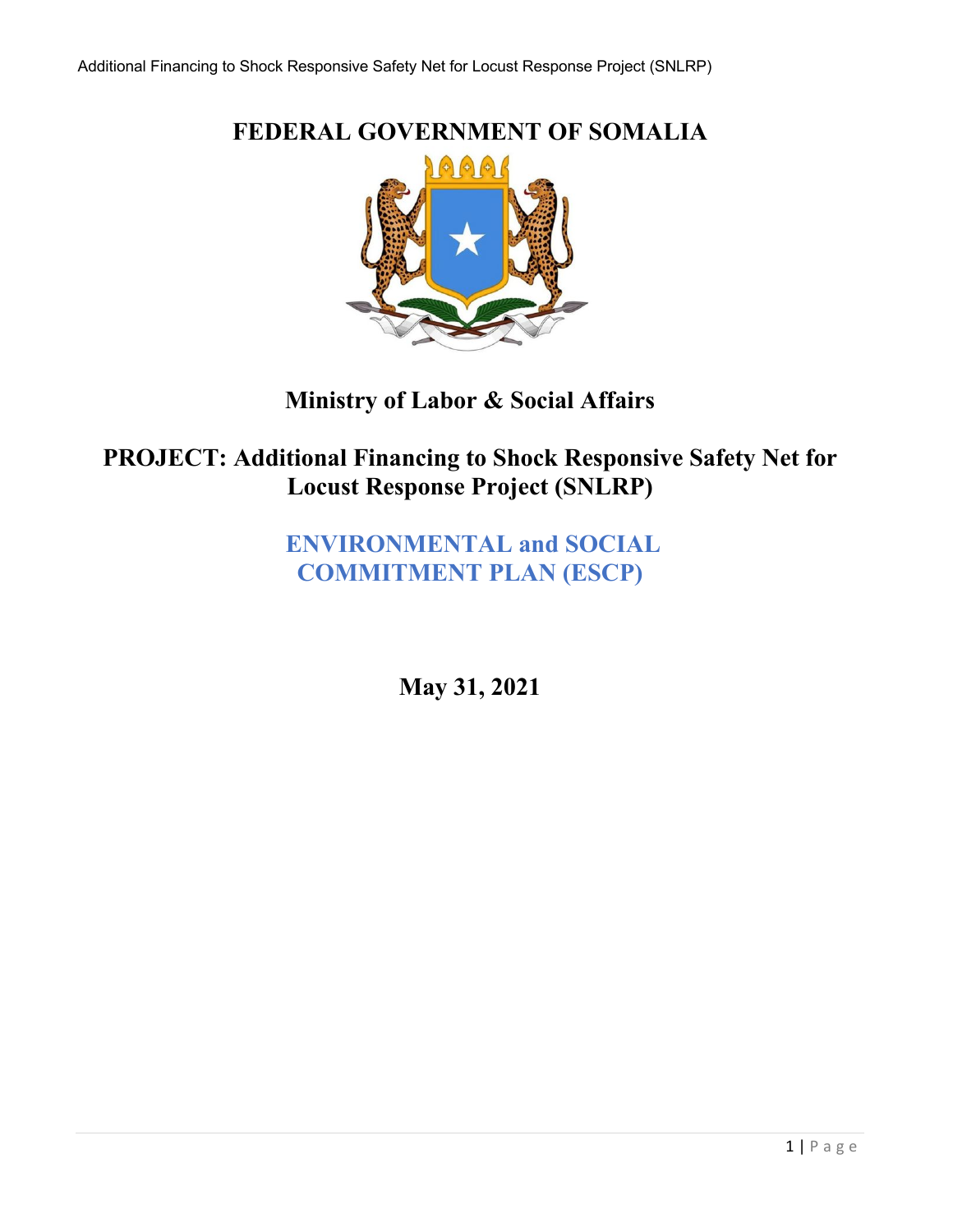#### Additional Financing to Shock Responsive Safety Net for Locust Response Project (SNLRP) **ENVIRONMENTAL AND SOCIAL COMMITMENT PLAN Additional Financing to Shock Responsive Safety Net for Locust Response Project (SNLRP)**

#### **ENVIRONMENTAL AND SOCIAL COMMITMENT PLAN**

- 1. The Federal Government of Somalia (Recipient) is planning to implement the Somalia Shock-Responsive Safety Net for Human Capital Project Additional Financing (the Project), through a steering committee chaired by the Office of the Prime Minister and comprising of Office of the President; Ministry of Labor & Social Affairs (MoLSA); the Ministry of Finance; the Ministry of Planning, Investment and Economic Development; Ministry of Humanitarian Affairs and Disaster Management; Ministry of Education; Ministry of Health; Ministry of Energy and Water Resources; National Economic Council; National Commission for Refugees and Federal Member States representatives to ensure effective consultations and collaboration. In addition, MoLSA has contracted the World Food Programme (WFP) to support the implementation of the parent project. The contract with WFP shall be amended to incorporate expanded responsibilities under the Project. The International Development Association (the Association) has agreed to provide financing for the Project.
- 2. The Federal Government of Somalia shall implement material measures and actions so that the Project is implemented in accordance with the World Bank Environmental and Social Standards (ESSs). This Environmental and Social Commitment Plan (ESCP) sets out the material measures and actions, any specific documents or plans, as well as the timing for each of these.
- 3. The Federal Government of Somalia shall also comply with the provisions of any other environmental and social documents required under the ESF and referred to in this ESCP, such as Social Management Plan and Stakeholder Engagement Plan, and Labor Management Procedures, and the timelines specified in those E&S documents.
- 4. The Federal Government of Somalia is responsible for compliance with all requirements of the ESCP even when implementation of specific measures and actions is conducted by other Ministries, agencies or units, such as those referenced in 1 above, member states governments or by contractors.
- 5. Implementation of the material measures and actions set out in this ESCP shall be monitored and reported to the Association by the Federal Government of Somalia, through MoLSA, as required by this ESCP and the conditions of the legal agreement. The Association will monitor and assess progress and completion of the material measures and actions throughout implementation of the Project.
- 6. As agreed by the Association and the Federal Government of Somalia, this ESCP may be revised from time to time during Project implementation, to reflect adaptive management of Project changes and unforeseen circumstances or in response to assessment of Project performance conducted under the ESCP itself. In such circumstances, the Federal Government of Somalia, through MoLSA, will agree to the changes with the Association and will update the ESCP to reflect such changes. Agreement on changes to the ESCP will be documented through the exchange of letters signed between the Association and MoLSA. MoLSA shall promptly disclose the updated ESCP.
- 7. Where Project changes, unforeseen circumstances, or Project performance result in changes to the risks and impacts during Project implementation, the Federal Government of Somalia shall provide additional funds, if needed, to implement actions and measures to address such risks and impacts.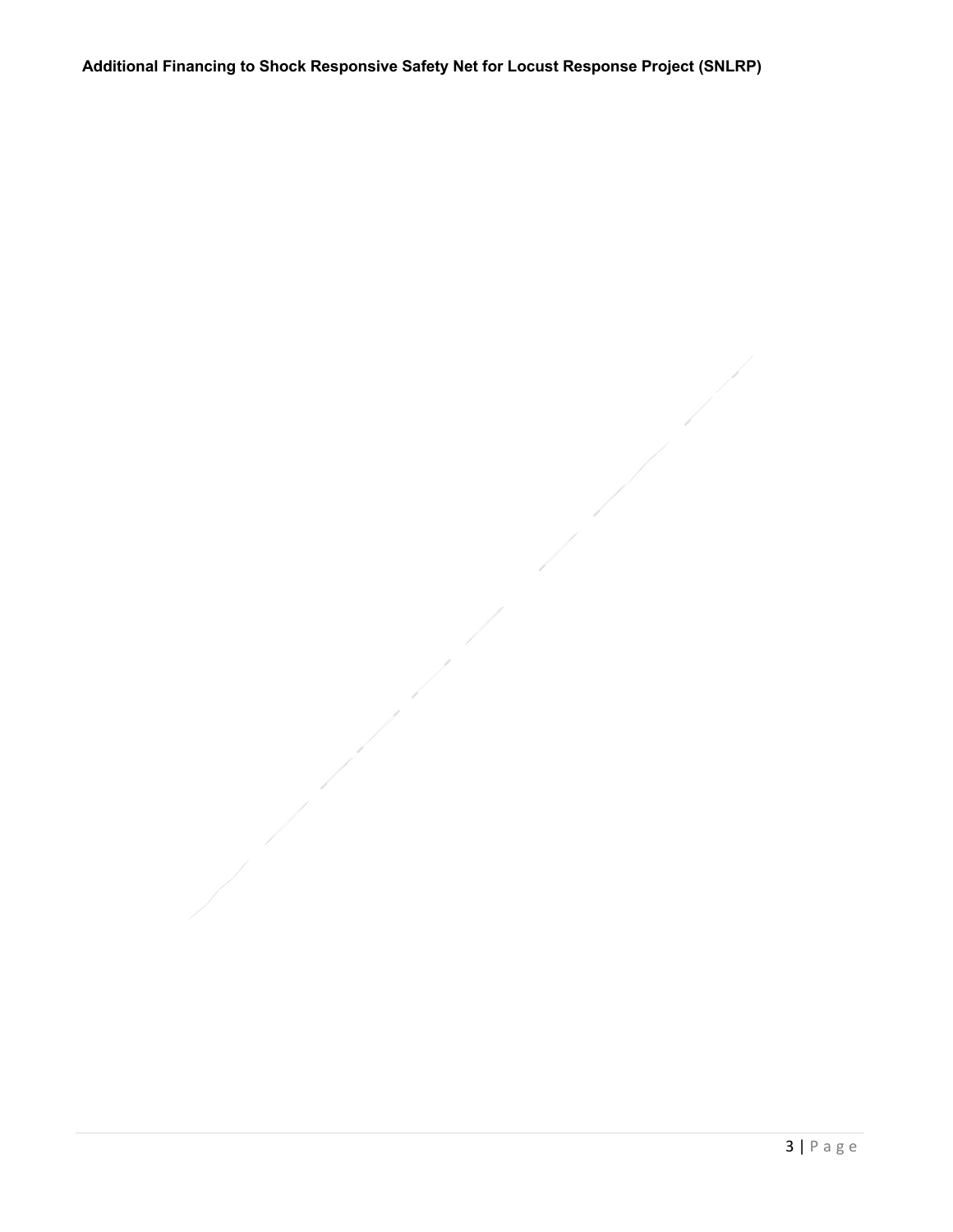|   | <b>Additional Financing to Shock Responsive Safety Net for Locust</b><br><b>Response Project (SNLRP)</b><br><b>ENVIRONMENTAL AND SOCIAL COMMITMENT PLAN</b><br><b>Material Measures and Actions</b>                                                                                                                                                                                                                                                                                                                                                                                                                                                                                                                                                                                                                          | <b>TIMEFRAME</b>                                                                                                                                                                                                                                 | <b>RESPONSIBILE ENTITY/AUTHORITY</b>                                                                        |
|---|------------------------------------------------------------------------------------------------------------------------------------------------------------------------------------------------------------------------------------------------------------------------------------------------------------------------------------------------------------------------------------------------------------------------------------------------------------------------------------------------------------------------------------------------------------------------------------------------------------------------------------------------------------------------------------------------------------------------------------------------------------------------------------------------------------------------------|--------------------------------------------------------------------------------------------------------------------------------------------------------------------------------------------------------------------------------------------------|-------------------------------------------------------------------------------------------------------------|
|   | <b>MONITORING AND REPORTING</b>                                                                                                                                                                                                                                                                                                                                                                                                                                                                                                                                                                                                                                                                                                                                                                                              |                                                                                                                                                                                                                                                  |                                                                                                             |
| A | <b>REGULAR REPORTING</b><br>Prepare and submit regular monitoring reports on the<br>environmental, social, health and safety performance of the<br>Project, including, inter alia, implementation of the ESCP, and any<br>E&S documentation prepared or to be prepared and<br>implemented under the ESCP, in form and substance acceptable<br>to the Association.                                                                                                                                                                                                                                                                                                                                                                                                                                                            | Quarterly (every 3 months) reports<br>submitted to the Association<br>throughout Project implementation.<br>Mid-term and completion reports will<br>also be required upon request by the<br><b>Association during Project</b><br>implementation. | Responsibility: PIU Risk Management<br>Team<br>Accountability: Head of PIU<br><b>Funding: Project Funds</b> |
| B | <b>INCIDENTS AND ACCIDENTS NOTIFICATION:</b><br>Promptly notify any incident or accident related or having an<br>impact on the Project which has, or is likely to have, a significant<br>adverse effect on the environment, the affected communities,<br>the public or workers. Provide sufficient detail regarding the<br>incident or accident, indicating immediate measures taken to<br>address it, and include information provided by any contractor<br>and supervising entity, as appropriate, following such<br>classification and reporting guidance as the Association may<br>provide.<br>Subsequently, at the Association's request, prepare a report on<br>the incident or accident and propose any measures to prevent its<br>recurrence.<br>Report all other incidents to the Association in quarterly reports. | Notify the Association within 48 hours<br>of learning of an incident or accident.<br>On timeframe communicated by the<br>Association.                                                                                                            | Responsibility: PIU Risk Management<br>Team<br>Accountability: Head of PIU<br>Funding: Project Funds        |
|   | <b>ESS 1: ASSESSMENT AND MANAGEMENT OF ENVIRONMENTAL AND SOCIAL RISKS AND IMPACTS</b>                                                                                                                                                                                                                                                                                                                                                                                                                                                                                                                                                                                                                                                                                                                                        |                                                                                                                                                                                                                                                  |                                                                                                             |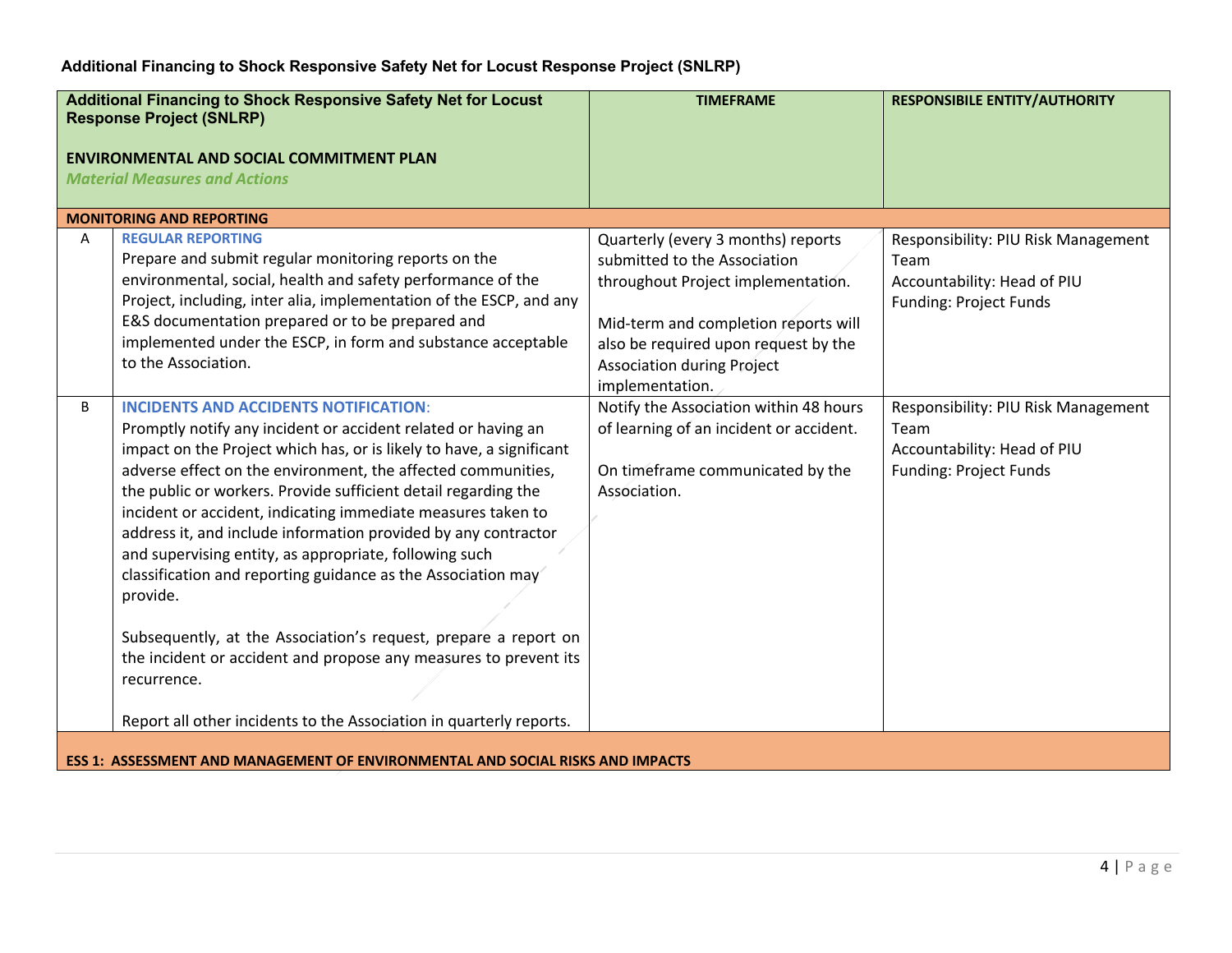|     | <b>Additional Financing to Shock Responsive Safety Net for Locust</b><br><b>Response Project (SNLRP)</b><br><b>ENVIRONMENTAL AND SOCIAL COMMITMENT PLAN</b><br><b>Material Measures and Actions</b>                                                                                                                                                                                                                                                                                                                                                                                                                                                                                                                                                                                                                                                 | <b>TIMEFRAME</b>                                                                                                                                                                                                                    | <b>RESPONSIBILE ENTITY/AUTHORITY</b>                                                        |
|-----|-----------------------------------------------------------------------------------------------------------------------------------------------------------------------------------------------------------------------------------------------------------------------------------------------------------------------------------------------------------------------------------------------------------------------------------------------------------------------------------------------------------------------------------------------------------------------------------------------------------------------------------------------------------------------------------------------------------------------------------------------------------------------------------------------------------------------------------------------------|-------------------------------------------------------------------------------------------------------------------------------------------------------------------------------------------------------------------------------------|---------------------------------------------------------------------------------------------|
| 1.1 | <b>ORGANIZATIONAL STRUCTURE:</b><br>A Project implementation unit (PIU) has been set up at MoLSA,<br>including at least one Social Specialist, which shall be maintained<br>through Project implementation to manage the environmental<br>and social risks of the Project and ensure compliance with this<br>ESCP.<br>MoLSA shall update the service contracts with WFP for the parent<br>project in a manner acceptable to the Association to support the<br>implementation of the project.<br>Mobilize additional staff on short-term or long-term assignment<br>in accordance with ESMF institutional assessment/needs,<br>including subject matter specialists on GBV/SEA, labor conditions<br>(health & safety), and social inclusion, as necessary to ensure that<br>the Project is implemented in accordance with the ESSs and this<br>ESCP. | PIU already set up the Social Risk<br>Management team with a Grievance<br>Redress Mechanism (GRM)/Social Risk<br>Management (SRM) Specialist and a<br>Labor GRM Specialist hired.<br>Maintain throughout Project<br>implementation. | Risk Management Team<br>Accountability: Head of PIU<br><b>Funding: Project Funds</b>        |
| 1.2 | <b>ENVIRONMENTAL AND SOCIAL ASSESSMENT</b><br>Scoping of key environmental and social risks and impacts of the<br>Project and identify appropriate mitigation measures shall be<br>conducted in accordance with the Social Management Plan (SMP)<br>described in 1.3.<br>A rapid social assessment will be conducted during<br>implementation and the SMP be updated accordingly                                                                                                                                                                                                                                                                                                                                                                                                                                                                    | Social assessment conducted for the<br>parent project.<br>A rapid social assessment to cover the<br>new geographical scope will be<br>conducted within three months of<br>effectiveness and the SMP be updated<br>accordingly.      | <b>Risk Management Team</b><br>Accountability: Head of PIU<br><b>Funding: Project Funds</b> |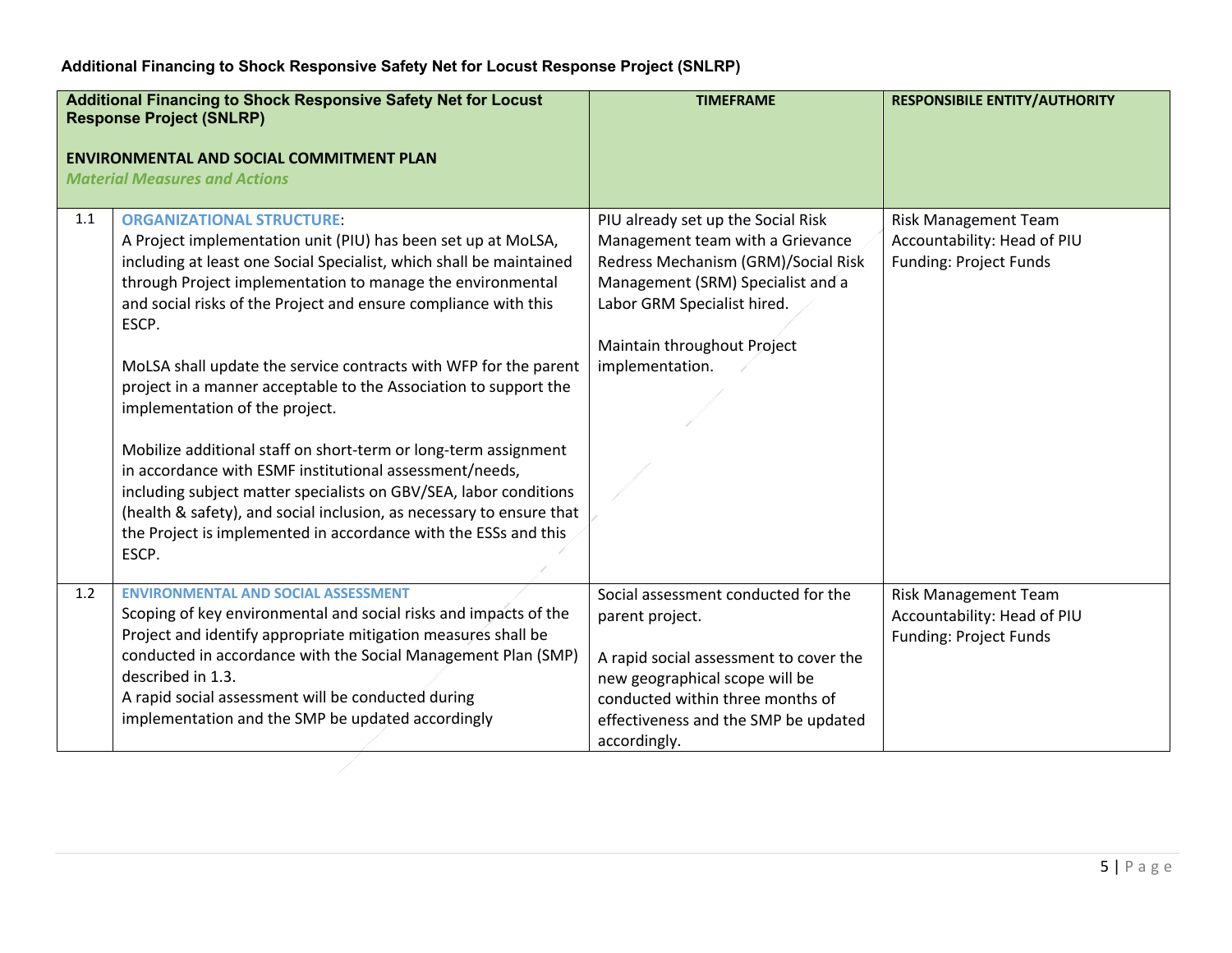| <b>Additional Financing to Shock Responsive Safety Net for Locust</b><br><b>Response Project (SNLRP)</b><br><b>ENVIRONMENTAL AND SOCIAL COMMITMENT PLAN</b><br><b>Material Measures and Actions</b> |                                                                                                                                                                                                                                                                                                                                                                                                                                                                                                                                                                                                                                            | <b>TIMEFRAME</b>                                                                                                                                                                                                                  | <b>RESPONSIBILE ENTITY/AUTHORITY</b>                                                                        |
|-----------------------------------------------------------------------------------------------------------------------------------------------------------------------------------------------------|--------------------------------------------------------------------------------------------------------------------------------------------------------------------------------------------------------------------------------------------------------------------------------------------------------------------------------------------------------------------------------------------------------------------------------------------------------------------------------------------------------------------------------------------------------------------------------------------------------------------------------------------|-----------------------------------------------------------------------------------------------------------------------------------------------------------------------------------------------------------------------------------|-------------------------------------------------------------------------------------------------------------|
| 1.3                                                                                                                                                                                                 | <b>MANAGEMENT TOOLS AND INSTRUMENTS</b><br>Screen any proposed subproject for E&S risks and impacts and<br>thereafter, draft, adopt, and implement a Social Management Plan<br>(SMP), as required, in a manner acceptable to the Bank/Association.                                                                                                                                                                                                                                                                                                                                                                                         | Social Management Plan to be updated<br>within three months of Project<br>Effectiveness. AF activities be<br>conducted in accordance with the<br>Parent SMP pending an update,<br>Maintained throughout Project<br>implementation | Responsibility: PIU Risk Management<br>Team<br>Accountability: Head of PIU<br>Funding: Project Funds        |
| 1.4                                                                                                                                                                                                 | <b>MANAGEMENT TOOLS AND INSTRUMENTS:</b><br>Update the Social Management Plan (SMP) for the parent project<br>to ensure adequate assessment and management of Project<br>social risks and impacts in accordance with the ESSs, including<br>measures for the proper management of cash transfers,<br>measures to prevent and respond to gender-based violence,<br>security risks, and a clear delineation of the roles and<br>responsibilities of MoLSA, WFP and other entities involved in<br>Project implementation.<br>Update Review and update the SMP annually, or more frequently<br>if required, throughout Project implementation. | Social Management Plan to be updated<br>within three months of Project<br>Effectiveness. AF activities be<br>conducted in accordance with the<br>Parent SMP pending an update.                                                    | Responsibility: PIU Risk Management<br>Team<br>Accountability: Head of PIU<br><b>Funding: Project Funds</b> |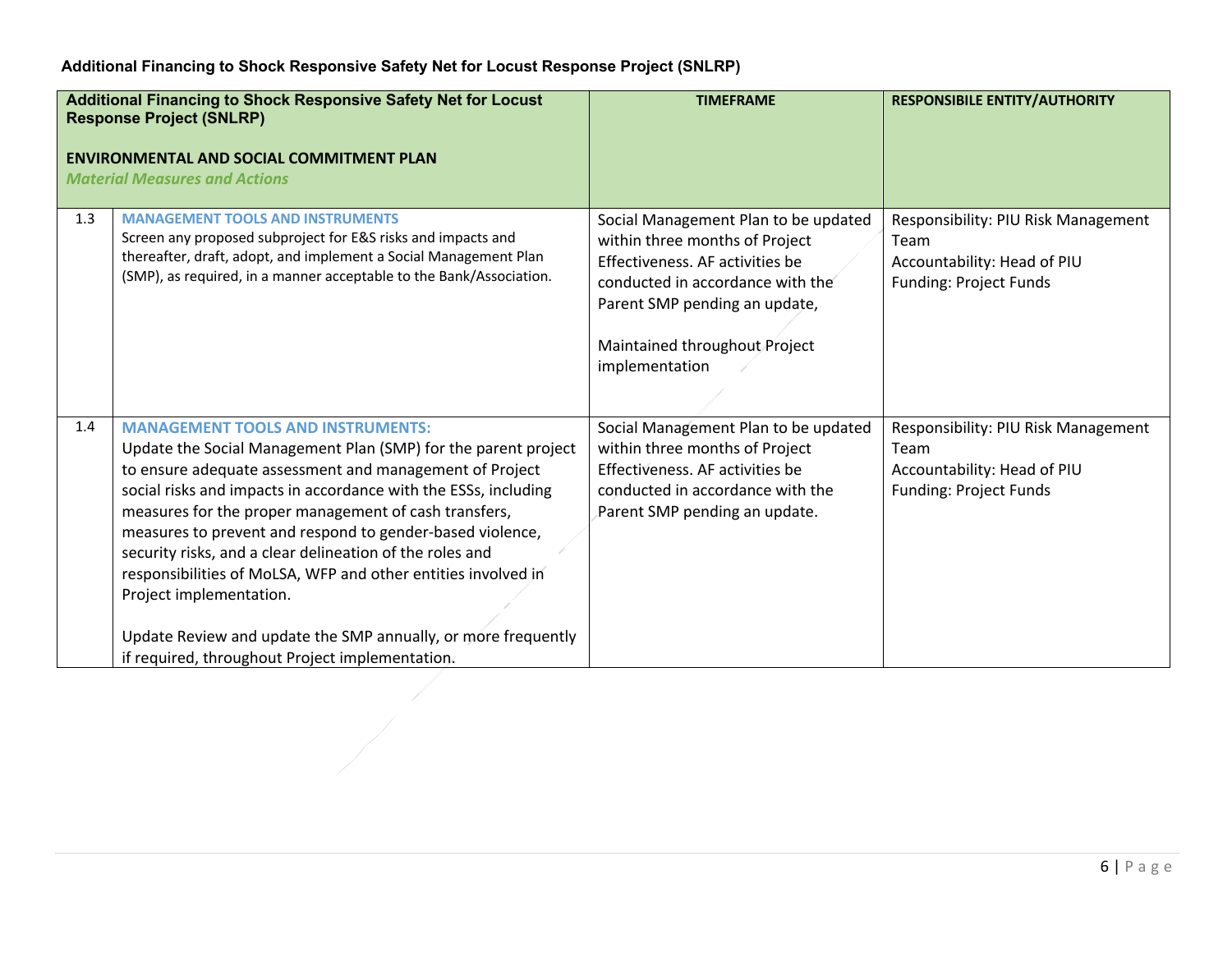|     | <b>Additional Financing to Shock Responsive Safety Net for Locust</b><br><b>Response Project (SNLRP)</b><br><b>ENVIRONMENTAL AND SOCIAL COMMITMENT PLAN</b><br><b>Material Measures and Actions</b>                                                                                                                                                                                                                               | <b>TIMEFRAME</b>                                                                                                                                                                                                                              | <b>RESPONSIBILE ENTITY/AUTHORITY</b>                                                                        |
|-----|-----------------------------------------------------------------------------------------------------------------------------------------------------------------------------------------------------------------------------------------------------------------------------------------------------------------------------------------------------------------------------------------------------------------------------------|-----------------------------------------------------------------------------------------------------------------------------------------------------------------------------------------------------------------------------------------------|-------------------------------------------------------------------------------------------------------------|
| 1.5 | <b>PARTNERSHIP WITH WFP:</b><br>Update the service contract with WFP to ensure that it<br>incorporates all the relevant aspects of this ESCP and ensure the<br>implementing partners, including partners engaged directly by<br>WFP, are required to carry out the Project in accordance with the<br>Environmental and Social Standards and this ESCP. These contracts<br>shall be monitored and enforced by MoLSA, as necessary. | Service Level Agreements between<br>MoLSA and WFP shall be updated for<br>the activities under the Additional<br>Financing prior to disbursement of cash<br>transfers.<br>Maintain the service contracts<br>throughout Project implementation | Responsibility: PIU Risk Management<br>Team<br>Accountability: Head of PIU<br><b>Funding: Project Funds</b> |
| 1.6 | <b>THIRD PARTY MONITORING:</b><br>Hire and maintain an Independent Third Party Monitoring Agent<br>(TPM to provide independent review of environmental and social<br>performance of the Project and sub-projects, including adherence<br>to all aspects of the Project Operations Manual.                                                                                                                                         | The contract of the TPM agency for the<br>parent project shall be extended to<br>include monitoring of Project activities<br>and to ensure continuation in<br>monitoring of activities.                                                       | Responsibility: PIU Risk Management<br>Team<br>Accountability: Head of PIU<br><b>Funding: Project Funds</b> |
|     | <b>ESS 2: LABOR AND WORKING CONDITIONS</b>                                                                                                                                                                                                                                                                                                                                                                                        |                                                                                                                                                                                                                                               |                                                                                                             |
| 2.1 | <b>LABOR MANAGEMENT PROCEDURES</b><br>Develop, adopt, and implement Labor Management Procedures<br>(LMP). LMP for the parent project shall be updated to account for<br>the additional scope under the AF.                                                                                                                                                                                                                        | LMPs for the parent project to be<br>updated within three months of Project<br>Effectiveness. AF activities be<br>conducted in accordance with the<br>Parent LMP pending an update.                                                           | Responsibility: PIU Risk Management<br>Team<br>Accountability: Head of PIU<br><b>Funding: Project Funds</b> |
| 2.2 | <b>GRIEVANCE MECHANISM FOR PROJECT WORKERS</b><br>Develop and maintain a grievance redress mechanism (GRM) for project<br>workers, including contracted and community workers, as part of the<br>LMP.                                                                                                                                                                                                                             | GRM for the parent project is<br>operational and shall service<br>grievances related to the Project as<br>well.                                                                                                                               | Responsibility: PIU Risk Management<br>Team<br>Accountability: Head of PIU<br><b>Funding: Project Funds</b> |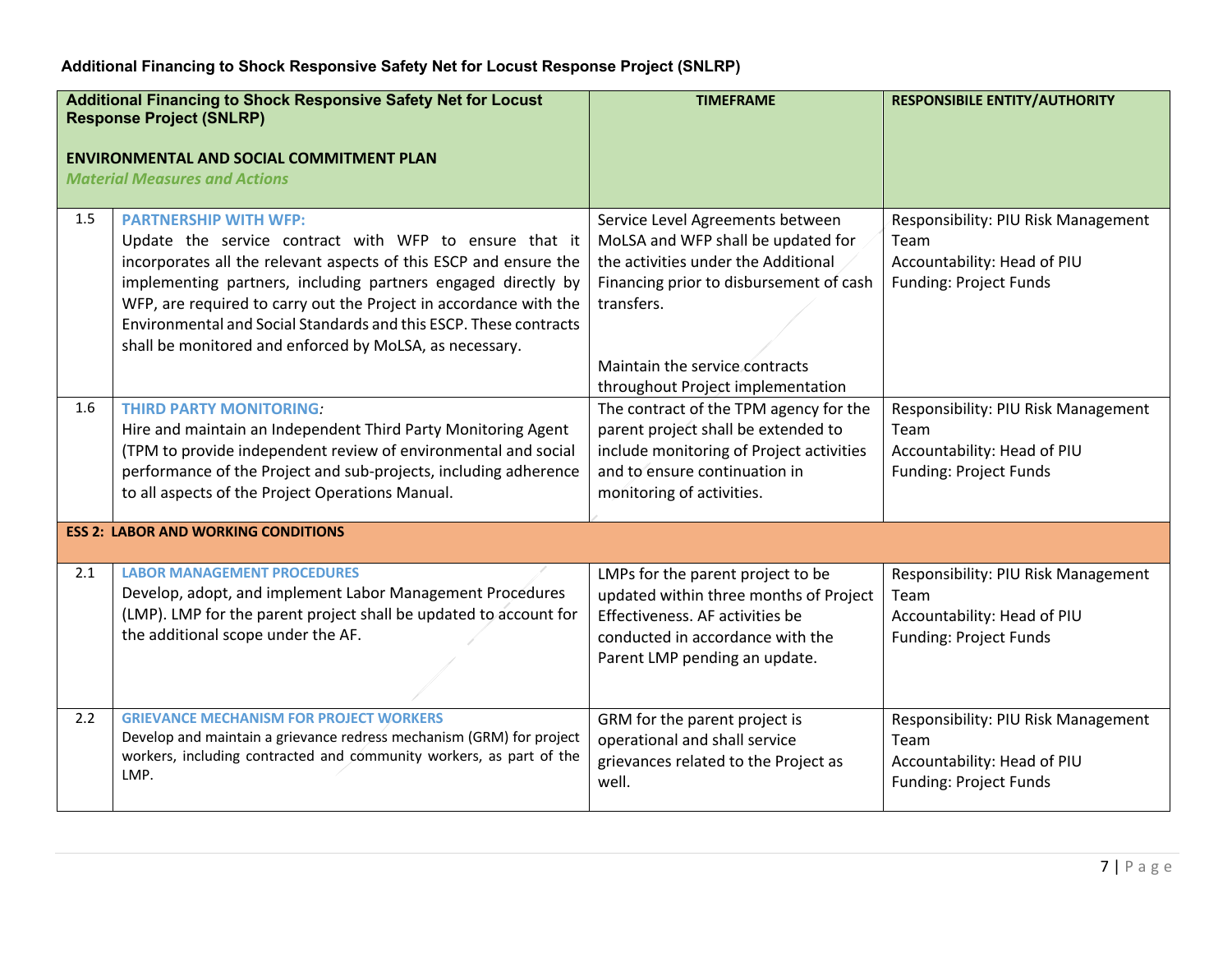| <b>Additional Financing to Shock Responsive Safety Net for Locust</b><br><b>Response Project (SNLRP)</b> |                                                                                                                                                                                                                                                                                                                                                                                                                                                                                                                       | <b>TIMEFRAME</b>                                                                                                                                                                           | <b>RESPONSIBILE ENTITY/AUTHORITY</b>                                                                        |
|----------------------------------------------------------------------------------------------------------|-----------------------------------------------------------------------------------------------------------------------------------------------------------------------------------------------------------------------------------------------------------------------------------------------------------------------------------------------------------------------------------------------------------------------------------------------------------------------------------------------------------------------|--------------------------------------------------------------------------------------------------------------------------------------------------------------------------------------------|-------------------------------------------------------------------------------------------------------------|
|                                                                                                          | <b>ENVIRONMENTAL AND SOCIAL COMMITMENT PLAN</b><br><b>Material Measures and Actions</b>                                                                                                                                                                                                                                                                                                                                                                                                                               |                                                                                                                                                                                            |                                                                                                             |
| 2.3                                                                                                      | <b>OCCUPATIONAL HEALTH AND SAFETY (OHS) MEASURES</b><br>Develop and implement occupational, health and safety (OHS)<br>measures, based on World Bank EHS Guidelines, as part of the SMP<br>and LMP.                                                                                                                                                                                                                                                                                                                   | LMP and SMP operational. To be<br>updated within three months of<br>effectiveness                                                                                                          | Responsibility: PIU Risk Management<br>Team<br>Accountability: Head of PIU<br><b>Funding: Project Funds</b> |
| 2.4                                                                                                      | <b>PROJECT WORKERS TRAINING:</b><br>Train Project workers to heighten awareness of risks and to<br>mitigate impacts on local communities, as defined in SMP, LMP<br>and GBV Action Plan in 4.1.                                                                                                                                                                                                                                                                                                                       | On timeframes specified in the SMP,<br>LMP, and GBV Action Plan.                                                                                                                           | Responsibility: PIU Risk Management<br>Team<br>Accountability: Head of PIU<br><b>Funding: Project Funds</b> |
| 2.5                                                                                                      | <b>SECURITY OF PROJECT WORKERS AND PROJECT-AFFECTED</b><br><b>PARTIES:</b> Adopt and implement prevention measures and<br>emergency responses for different categories of Project workers<br>and Project-affected parties. These measures shall be consistent<br>with ESS2 and ESS4 and contained in a standalone Security<br>Management Plan (SeMP).                                                                                                                                                                 | LMP. SMP for the parent project shall<br>be updated within three months of<br>Project Effectiveness. AF activities be<br>conducted in accordance with the<br>Parent SMP pending an update. | Responsibility: PIU Risk Management<br>Team<br>Accountability: Head of PIU<br><b>Funding: Project Funds</b> |
|                                                                                                          | <b>ESS 3: RESOURCE EFFICIENCY AND POLLUTION PREVENTION AND MANAGEMENT</b>                                                                                                                                                                                                                                                                                                                                                                                                                                             |                                                                                                                                                                                            |                                                                                                             |
| 3.1                                                                                                      | E-WASTE MANAGEMENT PLAN: Ensure that any e-waste generated<br>by the Project is managed in accordance with ESS3. In particular,<br>ensure that e-waste is segregated from other forms of waste and<br>is taken to licensed refurbishers, collection centers or recyclers.<br>Where applicable, procurement procedures shall consider the<br>possibility of refurbishment as part of the selection process for<br>procurement of computers. These procedures shall be included in<br>in the Project Operations Manual. | Project Operations Manual already in<br>place.                                                                                                                                             | Responsibility: PIU Risk Management<br>Team<br>Accountability: Head of PIU<br><b>Funding: Project Funds</b> |
|                                                                                                          | <b>ESS 4: COMMUNITY HEALTH AND SAFETY</b>                                                                                                                                                                                                                                                                                                                                                                                                                                                                             |                                                                                                                                                                                            |                                                                                                             |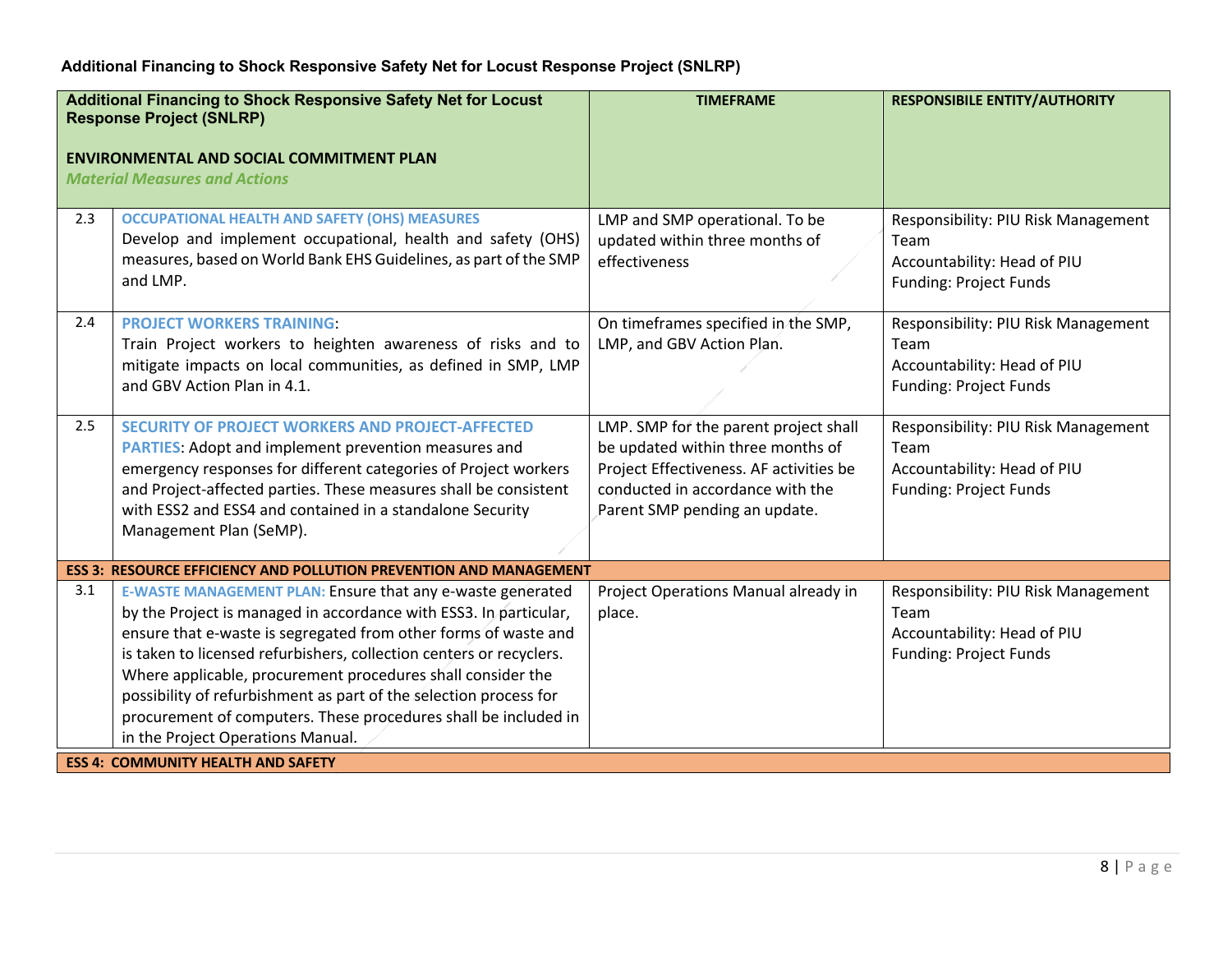| 4.1 | <b>COMMUNITY HEALTH AND SAFETY: Measures and actions to assess</b><br>and manage specific risks and impacts in accordance with ESS4<br>shall be included in the SMP.                                                                                                                                                                                                                                                                                                                                                                                                                                                                                                                                                                                                                                                                                                                          | Social Management Plan be updated<br>on timeframe in 1.3.                                                                                                                       | Responsibility: PIU Risk Management<br>Team<br>Accountability: Head of PIU<br><b>Funding: Project Funds</b> |
|-----|-----------------------------------------------------------------------------------------------------------------------------------------------------------------------------------------------------------------------------------------------------------------------------------------------------------------------------------------------------------------------------------------------------------------------------------------------------------------------------------------------------------------------------------------------------------------------------------------------------------------------------------------------------------------------------------------------------------------------------------------------------------------------------------------------------------------------------------------------------------------------------------------------|---------------------------------------------------------------------------------------------------------------------------------------------------------------------------------|-------------------------------------------------------------------------------------------------------------|
| 4.2 | <b>GBV AND SEA RISKS:</b><br>Develop and implement measures and actions to assess and<br>manage the risks of gender-based violence (GBV), including, inter<br>alia, risks related to the receipt of cash transfers by women and<br>children (particularly at payment points) and sexual exploitation<br>and abuse (SEA) linked to registration or release of funds. These<br>measures shall be included in a GBV Action Plan to be included as<br>part of the SMP to be developed under actions 1.2 and 1.3. The<br>GBV Action Plan shall also include provisions related to reporting<br>and response, including procedures for reporting through GBV-<br>sensitive GRM systems and codes of conduct, outlining<br>expectations for behavior and sanctions for breach for all<br>contractors hired under the Project, including partners making<br>payments and their hired security actors. | GBV Action Plan to be included in<br>Social Management Plan update on<br>timeframe in 1.3.                                                                                      | Responsibility: PIU Risk Management<br>Team<br>Accountability: Head of PIU<br><b>Funding: Project Funds</b> |
| 4.3 | SECURITY PERSONNEL: Adopt and implement WFP mechanisms<br>under the parent project to assess the risks and manage security<br>personnel, including adoption of codes of conduct, training on<br>humanitarian protection, GBV and SEA.<br>These mechanisms are described in the Social Management Plan<br>already developed.<br>The LMP includes provision for a Code of Conduct governing all<br>security personnel hired for the Project.                                                                                                                                                                                                                                                                                                                                                                                                                                                    | Social Management Plan operational.<br>To be updated within three months of<br>effectiveness                                                                                    | Responsibility: PIU Risk Management<br>Team<br>Accountability: Head of PIU<br>Funding: Project Funds        |
| 4.4 | TRAINING FOR THE COMMUNITY: WFP systems shall include<br>mechanisms for community engagement and training as required<br>for the Project.                                                                                                                                                                                                                                                                                                                                                                                                                                                                                                                                                                                                                                                                                                                                                     | Training<br>and<br>creation<br>awareness<br>conducted. This will be maintained<br>throughout the life of the AF.<br>Maintained throughout Project<br>implementation as required | Responsibility: PIU Risk Management<br>Team<br>Accountability: Head of PIU<br><b>Funding: Project Funds</b> |
|     | <b>ESS 5: LAND ACQUISITION, RESTRICTIONS ON LAND USE AND INVOLUNTARY RESETTLEMENT</b>                                                                                                                                                                                                                                                                                                                                                                                                                                                                                                                                                                                                                                                                                                                                                                                                         |                                                                                                                                                                                 |                                                                                                             |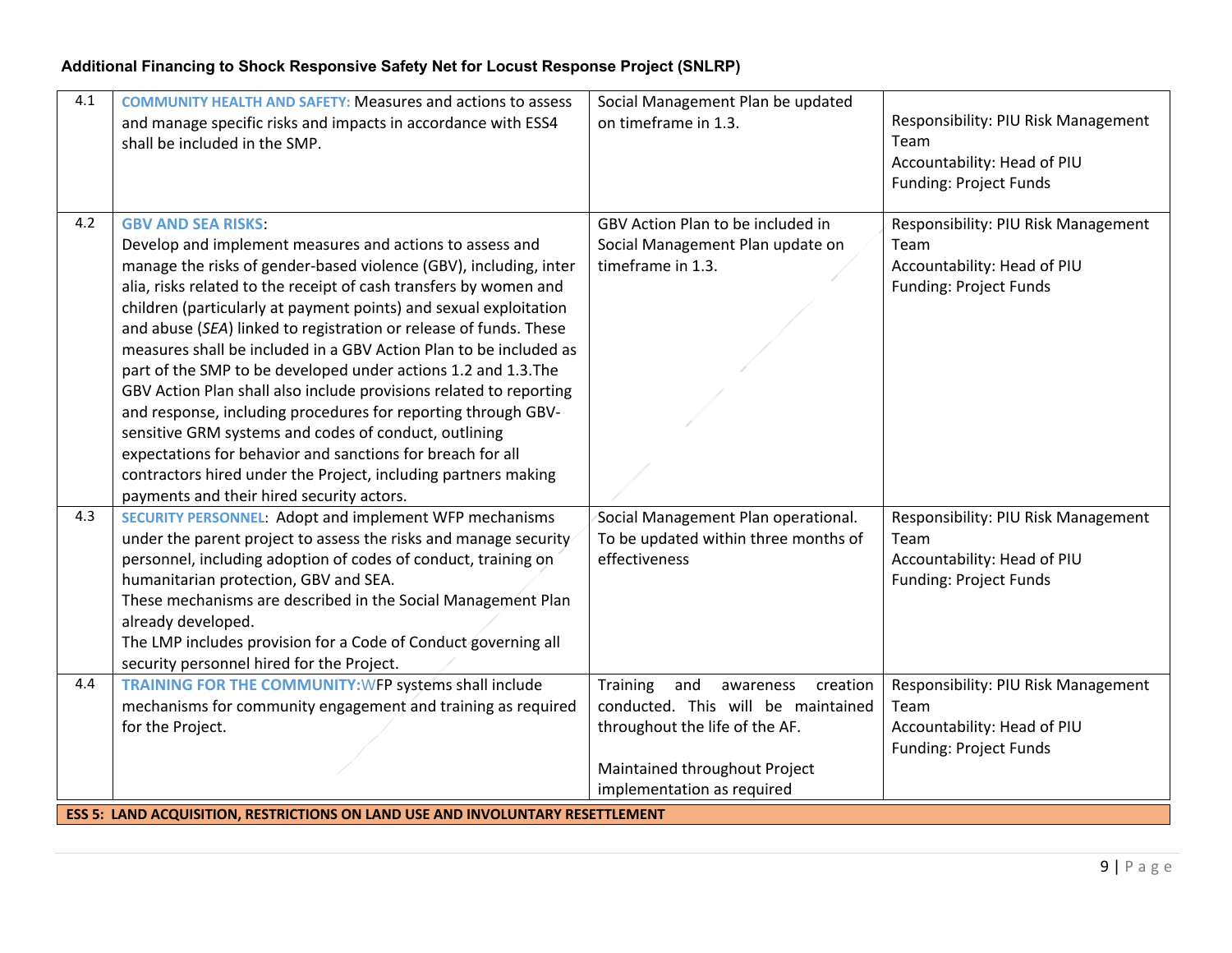| This standard is not relevant for the Project.<br><b>ESS 6: BIODIVERSITY CONSERVATION AND SUSTAINABLE MANAGEMENT OF LIVING NATURAL RESOURCES</b> |                                                                                                                                                                                                                                                                                                                                                                              |                                                                                                                                                                                           |                                                                                                             |  |
|--------------------------------------------------------------------------------------------------------------------------------------------------|------------------------------------------------------------------------------------------------------------------------------------------------------------------------------------------------------------------------------------------------------------------------------------------------------------------------------------------------------------------------------|-------------------------------------------------------------------------------------------------------------------------------------------------------------------------------------------|-------------------------------------------------------------------------------------------------------------|--|
| 6.1                                                                                                                                              | This standard is not relevant for the Project.                                                                                                                                                                                                                                                                                                                               |                                                                                                                                                                                           |                                                                                                             |  |
|                                                                                                                                                  | ESS 7: INDIGENOUS PEOPLES/SUB-SAHARAN AFRICAN HISTORICALLY UNDERSERVED TRADITIONAL LOCAL COMMUNITIES                                                                                                                                                                                                                                                                         |                                                                                                                                                                                           |                                                                                                             |  |
| 7.1                                                                                                                                              | This standard is not relevant for the Project.                                                                                                                                                                                                                                                                                                                               |                                                                                                                                                                                           |                                                                                                             |  |
|                                                                                                                                                  | <b>ESS 8: CULTURAL HERITAGE</b>                                                                                                                                                                                                                                                                                                                                              |                                                                                                                                                                                           |                                                                                                             |  |
| 8.1                                                                                                                                              | This standard is not relevant for the Project.                                                                                                                                                                                                                                                                                                                               |                                                                                                                                                                                           |                                                                                                             |  |
| <b>ESS 9: FINANCIAL INTERMEDIARIES</b>                                                                                                           |                                                                                                                                                                                                                                                                                                                                                                              |                                                                                                                                                                                           |                                                                                                             |  |
| 9.1                                                                                                                                              | This standard is not relevant for the Project.                                                                                                                                                                                                                                                                                                                               |                                                                                                                                                                                           |                                                                                                             |  |
|                                                                                                                                                  | <b>ESS 10: STAKEHOLDER ENGAGEMENT AND INFORMATION DISCLOSURE</b>                                                                                                                                                                                                                                                                                                             |                                                                                                                                                                                           |                                                                                                             |  |
| 10.1                                                                                                                                             | STAKEHOLDER ENGAGEMENT PLAN PREPARATION AND<br><b>IMPLEMENTATION</b><br>Prepare, disclose and implement SEP. The SEP shall be amended,<br>updated and redisclosed as needed during Project<br>implementation to the satisfaction of the Association.                                                                                                                         | SEP already prepared for the activities<br>under the AF. To be updated after<br>community consultations in the new<br>area of AF coverage within three<br>months of project effectiveness | Responsibility: PIU Risk Management<br>Team<br>Accountability: Head of PIU<br><b>Funding: Project Funds</b> |  |
| 10.2                                                                                                                                             | <b>PROJECT GRIEVANCE MECHANISM: Establish, maintain and operate</b><br>a grievance mechanism (GM) to ensure reception and timely<br>response to any complaints made about the Project (including<br>those from members of the communities, and other<br>stakeholders), as described in the SEP, in accordance with ESS10<br>and in a manner satisfactory to the Association. | Grievance Mechanism for the parent<br>project shall service grievances for the<br>Project.                                                                                                | Responsibility: PIU Risk Management<br>Team<br>Accountability: Head of PIU<br><b>Funding: Project Funds</b> |  |
|                                                                                                                                                  | <b>CAPACITY SUPPORT (TRAINING)</b>                                                                                                                                                                                                                                                                                                                                           |                                                                                                                                                                                           |                                                                                                             |  |